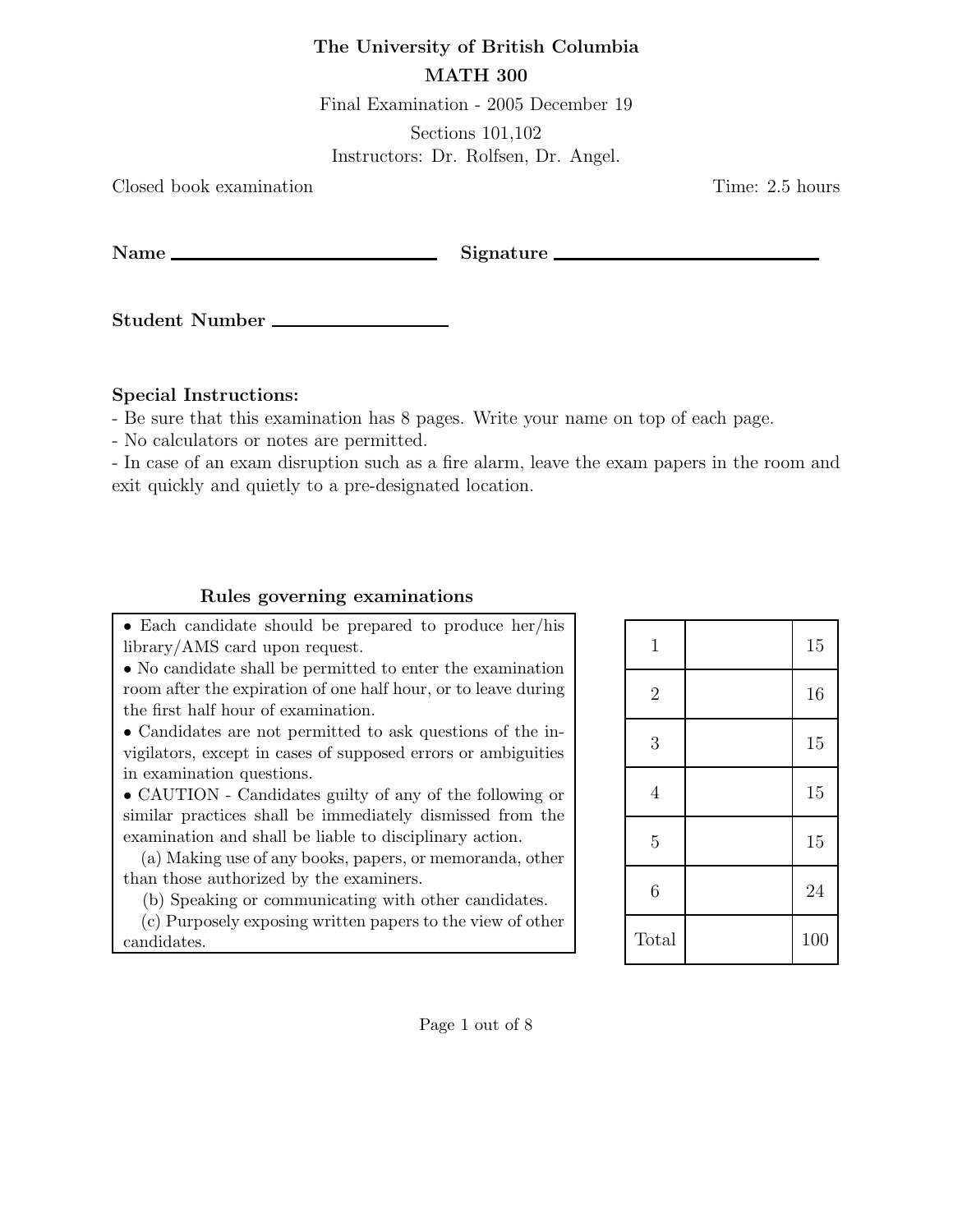| zuud December 19 | мали әм | 1 Y d |
|------------------|---------|-------|
|                  |         |       |

[15pt] 1. Find all complex solutions to the equation  $\sin z + \cos z = 1$ .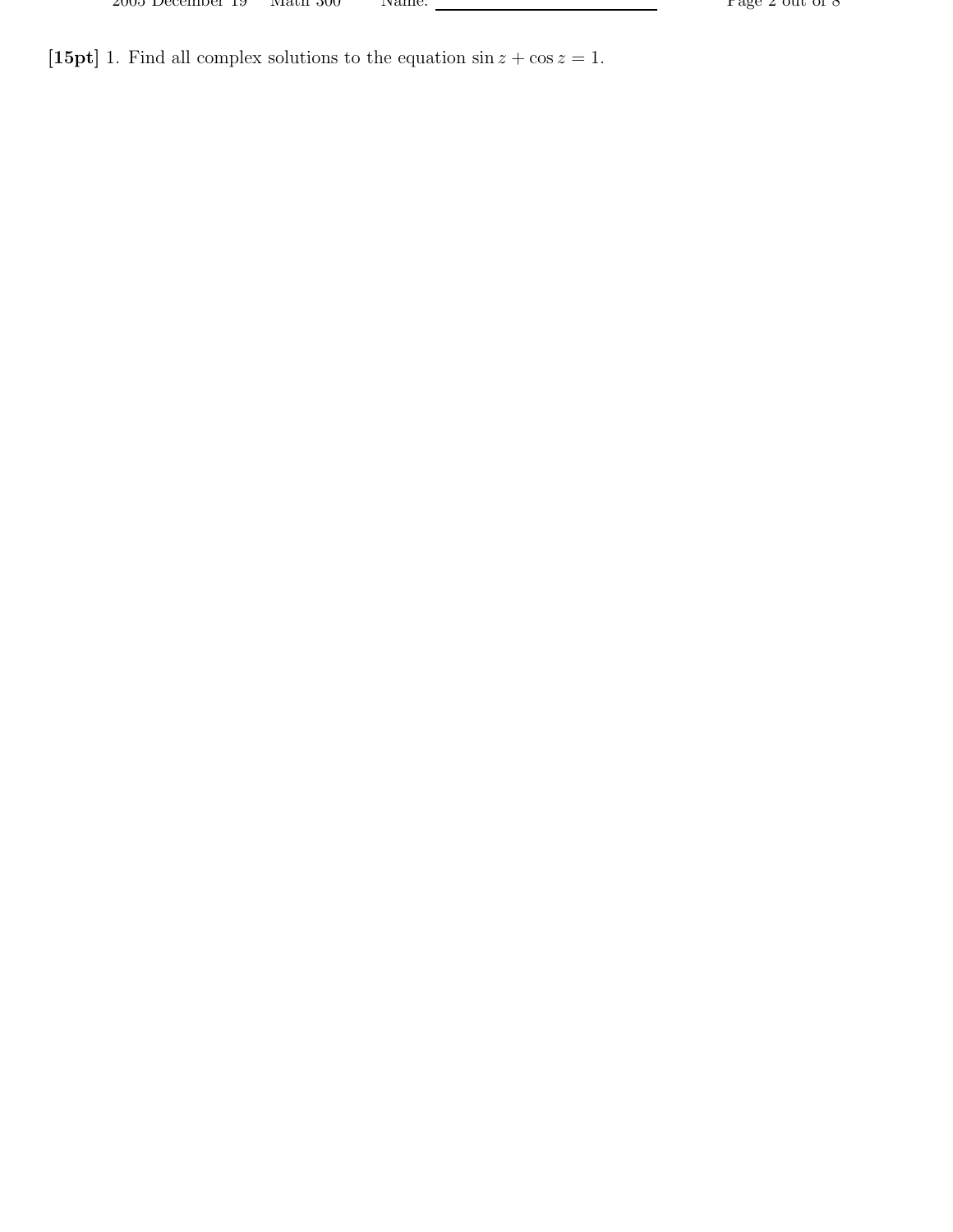- [8pt] (2a) Find all values a, b, c so that  $u(x, y) = ax^2 + bxy + cy^2$  is harmonic.
- $[8pt]$  (2b) For each such u, find its harmonic conjugate.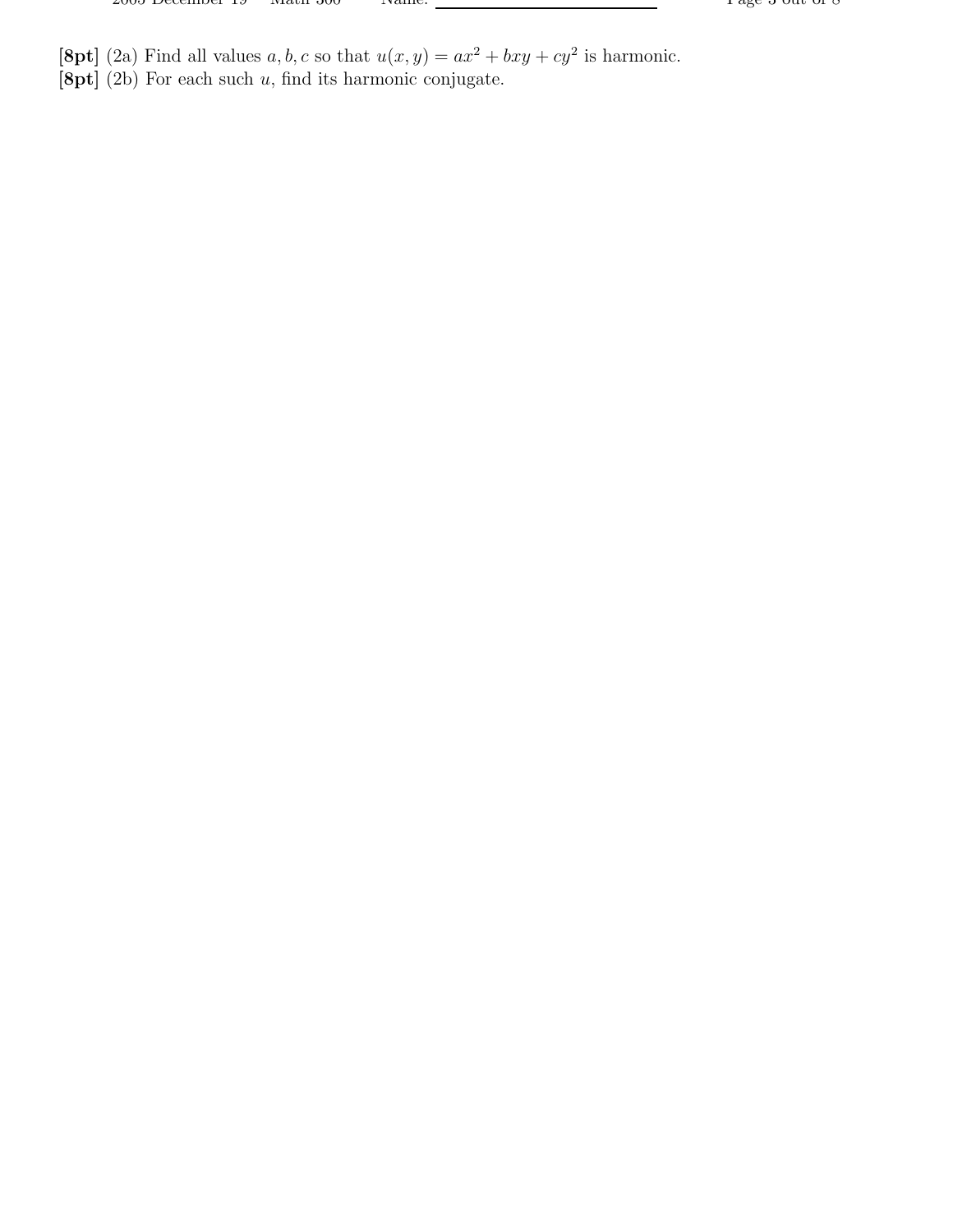3. For each of the following functions, describe the singularity it has at  $z_0 = 0$ , find a Laurent series that converges at  $z = 3$  and specify the domain of convergence for the series.

[5pt] (3a)  $f(z) = \frac{1}{z-1}$  $z(z+2)$  $[5pt]$  (3b)  $g(z) = \frac{z - \sin z}{z}$  $z^3$ [5pt] (3c)  $h(z) = (1 + z)e^{1/z^2}$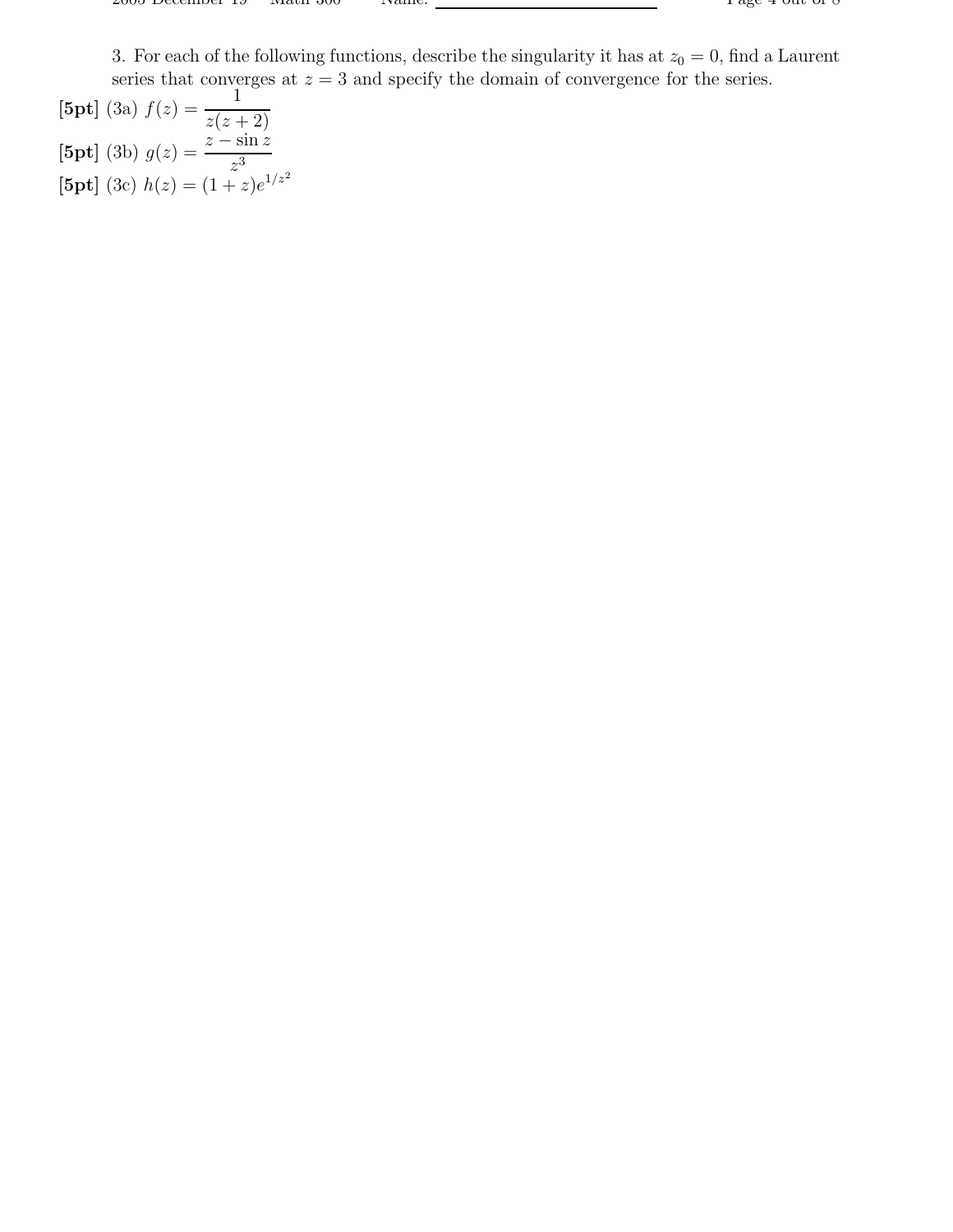4. Suppose f is analytic in the punctured disc  $D = \{0 < |z| < 1\}.$ 

- [5pt] (4a) If f has a removable singularity at  $z = 0$ , prove that f has an anti-derivative in D.
- [5pt] (4b) If Res $(f, 0) = 0$ , prove that f has an anti-derivative in D.
- [5pt] (4c) If Res $(f, 0) \neq 0$ , prove that f does not have an anti-derivative in D.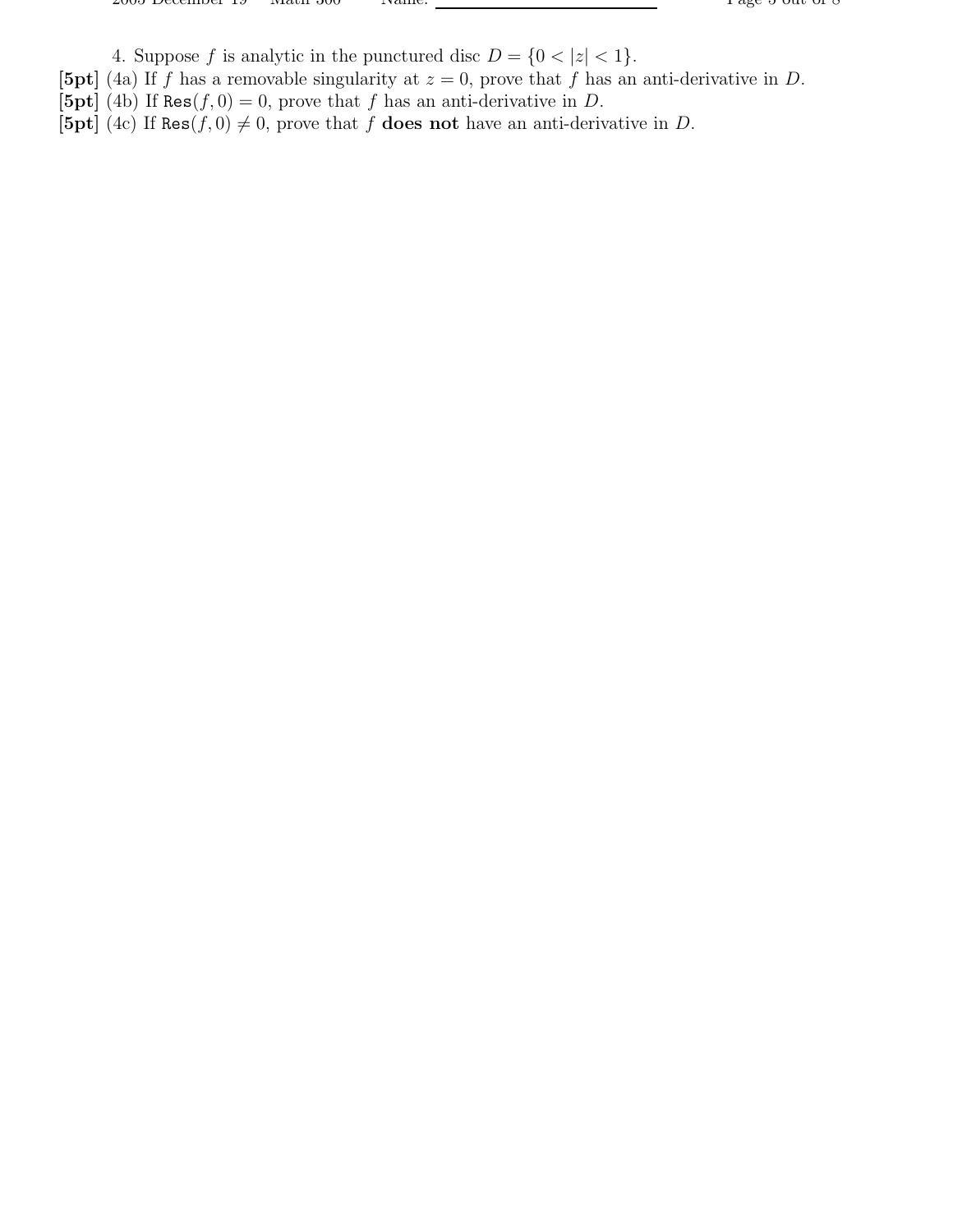[15pt] 5. Calculate the real integral  $\int_{-\infty}^{\infty}$ −∞  $dx$  $\frac{ax}{(x^2+1)(x^2+4)}$  using complex integration. Indicate your reasoning clearly, including limiting arguments.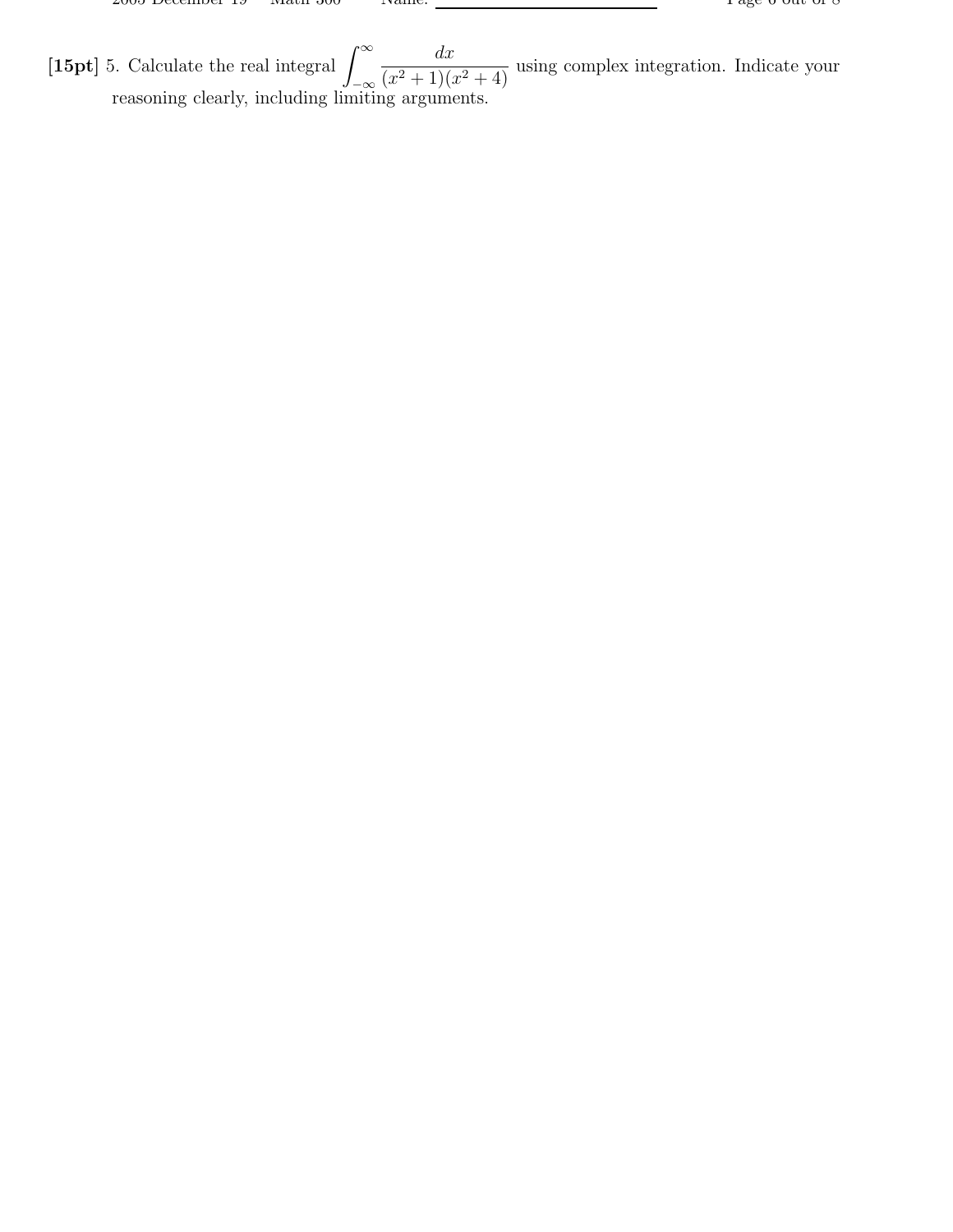6. Calculate the following integrals

 $[6pt]$  (6a)  $\oint$ C  $(\bar{z})^2 dz$ , where C is the circle  $|z - 1| = 1$ , oriented counterclockwise.  $[6pt]$  (6b)  $\oint$  $|z|=1$  $z\cos(z^{-1})$  dz, with the contour oriented counterclockwise.  $[6pt]$  (6c)  $\varphi$  $|z|=2$  $e^{2z}$  $\frac{c}{(z+1)^3}$  dz, with the contour oriented counterclockwise.  $[6pt]$   $(6d)$ Γ  $ze^{z^2}$  dz, where  $\Gamma$  is the curve in the complex plane given by  $y = \sin x$  for  $0 \le x \le \pi/2$ .